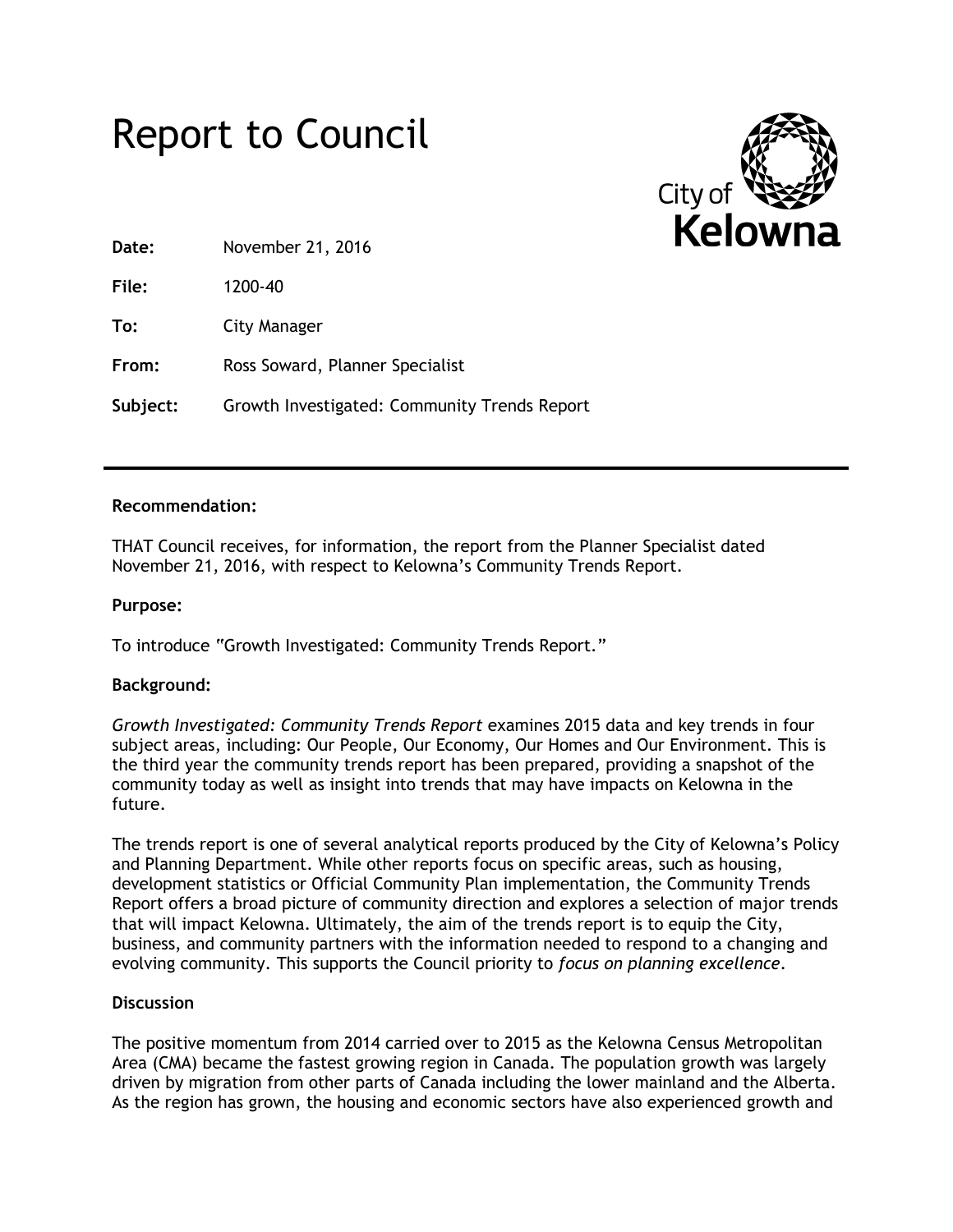expansion. From an environmental perspective Kelowna experienced a drought in 2015, resulting in new Water Conservation restrictions for many Kelowna residents. In addition to water conservation, access to clean and safe drinking water is examined in this report given the large number of residents who have been subject to boil water advisories over the last several years.

Highlights from the report include:

- Kelowna added approximately 4,000 new residents in 2016 and the Kelowna Census Metropolitan Area (CMA) was the fastest growing region in Canada in 2015;
- Median income increased to \$67,340 for Kelowna residents
- Despite strong population growth the 2015 annual unemployment rate increased by one per cent;
- The technology sector expanded to 355 businesses in the Central Okanagan up by 11 per cent from 2013 to 2015
- Building permit values were \$464 million up 30 per cent in 2015
- Residential building permits issued, topped 1,400 for the first time since 2008
- Rental housing vacancy rate dropped to 0.7 per cent to 2015
- Tourism Kelowna reported a ten per cent increase in actual hotel room revenue
- Approximately 48 per cent of residents are served by the improvement districts, including: Rutland Waterworks, Black Mountain Irrigation District, South East Kelowna Irrigation District and Glenmore Ellison (GEID)
- Many residents within the Glenmore Ellison Improvement District (GEID) and South East Kelowna Irrigation District (SEKID) have been under water advisories over the last five years
- The drought of summer 2015 prompted the City of Kelowna Water Utility to initiate water conservation measures in August 2015

In each of the four subject areas key trends are identified based on current community priorities as well as trends that are likely to impact Kelowna residents and businesses over the coming years. Four trends were selected for further investigation in this year's report:

- Housing boom? Recent population growth and building permit data indicate Kelowna is booming, fueled by significant growth in multi-unit development. At the same time, the development in the region has put pressure on the supply of rental housing. In 2015, the vacancy rate dropped to 0.7 per cent prompting the City to explore further incentives to encourage rental housing and specifically family-friendly rentals.
- Becoming a regional hub Over the last two years the Kelowna CMA saw a major increase in interprovincial migration and intraprovincial migration as Kelowna attracted students, young professionals and retirees from the lower mainland and other provinces. For example, the proportion of real estate buyers from the Lower Mainland and Vancouver Island is on the rise. In 2014, 8.5 per cent of buyers were from the Lower Mainland or Vancouver Island, increasing to 10.3 per cent in 2015 and 16.4 per cent as of September 2016.
- Tourism boosted Kelowna's tourism sector benefitted from a low Canadian dollar and a dip in gas prices. Tourism Kelowna reported a significant increase in occupancy rates and total hotel room revenue as the sector experienced a banner year.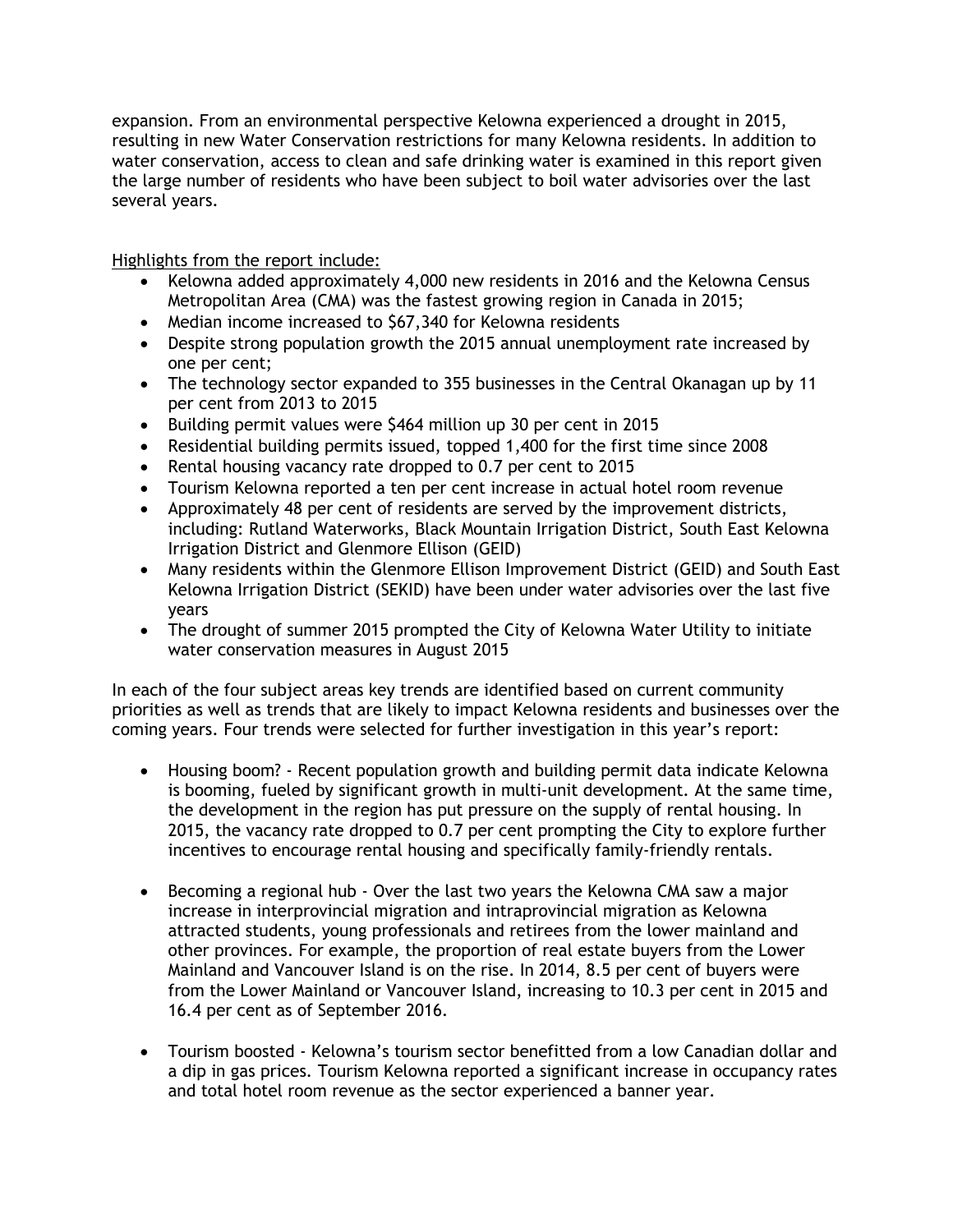Water quality varies – Many Kelowna residents have varied access to safe and clean drinking water. Kelowna residents who are in the Glenmore-Ellison Improvement District and the South East Kelowna Irrigation District have been under intermittent water quality advisories or boil water advisories for the last five years. Meanwhile, residents who are part of the City Water Utility have had zero advisories over the last 20 years. These water quality challenges and provincial policies have motivated the City to explore the potential for an integrated water system.

The trends report is about more than just reporting on data and trends. It is also critical that the City and other partners continue to use data to be proactive in determining strategies and operations. The plans and strategies listed below are some of the City's on-going efforts to anticipate broader changes in society.

- *Imagine Kelowna*: As the City continues to grow, it is important to step back and take stock of what kind of city we want to be. The Imagine Kelowna process will consider key demographic, technological, and societal trends to determine strategic directions that will position the city to succeed over the long-term.
- *2030 Infrastructure Plan*: This Plan will be used to ensure that the City's infrastructure investment decisions reflect emerging issues and the community's priorities.
- *Infill Challenge*: In order to accommodate new residents, the City is exploring ways to add new housing units to existing neighbourhoods in the form of infill housing (carriage homes, and duplexes, small lot housing). The project will provide greater housing options to residents, while focusing growth in areas with existing infrastructure.
- *Strong Neighbourhoods:* As Kelowna's population increases, the City will need to support new residents. Part of easing the transition for new residents is improving the sense of community. The *Strong Neighbourhoods* Program provides grants to support resident-led projects that empower neighbours to take action locally, build relationships, and gain a greater sense of neighbourhood pride.
- *Dark Fibre*: To support the growth of the Tech sector in the region, the City of Kelowna is investing in a network of fibre optic cable. Dark Fibre can move infinite amounts of data at any speed for a flat monthly fee, providing another incentive for tech firms (e.g. Bardel Entertainment) to locate in Kelowna.

The trends report is not a comprehensive inventory of issues facing the city. For example, homelessness is a major issue in Kelowna that is not included in the report as the City is at the early stages of understanding this complex issue. The first homelessness count for Kelowna was completed in 2016 and as more data is collected it may be included in future trends reports. The City's new Social Development Manager is working with local community organizations to develop a strategy to address homelessness. For many of the issues and trends facing the community the City alone cannot take on the responsibility of addressing the impacts of these trends. It is for this reason the City is exploring opportunities for collaboration such as the partnership with Interior Health on the Healthy City Strategy. By monitoring key trends, the City of Kelowna will be positioned to proactively address emerging issues and to dedicate resources to key programs, policy initiatives and services.

# **Internal Circulation:**

Community Planning & Real Estate Divisional Director